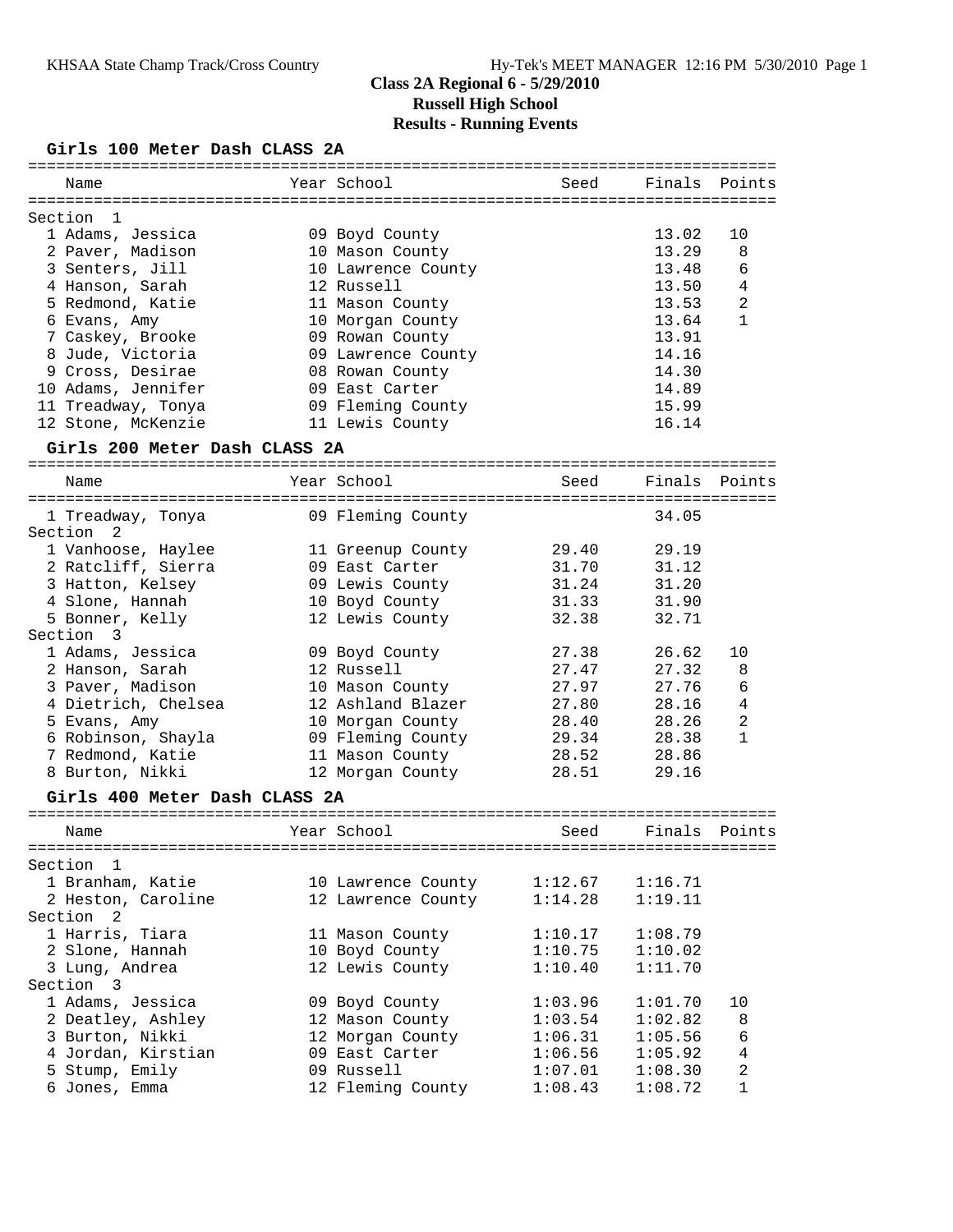#### **Girls 800 Meter Run CLASS 2A**

| Name                                  | Year School                   | Seed    | Finals             | Points              |
|---------------------------------------|-------------------------------|---------|--------------------|---------------------|
| Section 1                             |                               |         |                    |                     |
| 1 Tussey, Emily                       | 10 Greenup County             | 3:15.40 | 3:20.14            |                     |
| 2 Wheeler, Allyson                    | 09 Lawrence County            | 3:18.99 | 3:24.47            |                     |
| Section<br>2                          |                               |         |                    |                     |
| 1 Cassity, Gabrielle                  | 10 Russell                    | 2:33.17 | 2:32.16            | 10                  |
| 2 Dillon, Kelsey                      | 10 Fleming County             | 2:33.89 | 2:33.50            | 8                   |
| 3 Rice, Valerie                       | 10 Mason County               | 2:34.00 | 2:35.76            | 6                   |
| 4 O'Connor, Kayleigh                  | 12 Rowan County               | 2:40.16 | 2:37.74            | $\overline{4}$      |
| 5 Hanson, Emily                       | 09 Russell                    | 2:32.69 | 2:38.50            | 2                   |
| 6 Carpenter, Codi                     | 12 East Carter                | 2:37.26 | 2:41.15            | 1                   |
| 7 Carley, Mariah                      | 10 Ashland Blazer             | 2:39.95 | 2:45.75            |                     |
| 8 Fugate, Lindsey                     | 09 Morgan County              | 2:42.00 | 2:50.99            |                     |
| 9 Pruitt, Tashia                      | 10 Lewis County               | 3:08.61 | 2:53.94            |                     |
| 10 Bellingham, Sarah                  | 09 Mason County               | 2:50.00 | 2:58.25            |                     |
| 11 Pereveschikova, Anastasi           | 12 Rowan County               | 2:52.71 | 3:03.07            |                     |
| 12 Liles, Tori                        | 09 Lewis County               | 2:51.60 | 3:05.04            |                     |
| 13 Mullins, Amber                     | 07 East Carter                | 3:01.32 | 3:18.55            |                     |
| 14 Rowe, Allison                      | 11 Greenup County             | 3:10.10 | 3:23.39            |                     |
|                                       |                               |         |                    |                     |
| Girls 1600 Meter Run CLASS 2A         |                               |         |                    |                     |
|                                       |                               |         |                    |                     |
| Name                                  | Year School                   | Seed    | Finals Points      |                     |
|                                       |                               |         |                    |                     |
| Section<br>1                          |                               |         |                    |                     |
| 1 Coldiron, Katie<br>2 Dillon, Kelsey | 10 Greenup County             |         | 5:45.51<br>5:54.49 | 10<br>8             |
|                                       | 10 Fleming County             |         |                    |                     |
| 3 Miller, Jennifer                    | 11 Russell                    |         | 5:55.48            | 6                   |
| 4 Rice, Valerie                       | 10 Mason County               |         | 6:00.88            | 4<br>$\overline{2}$ |
| 5 Woods, Julia                        | 09 Mason County<br>11 Russell |         | 6:21.20            | $\mathbf{1}$        |
| 6 Malone, Marissa                     |                               |         | 6:29.87            |                     |
| 7 Hamlin, Desirae                     | 11 Ashland Blazer             |         | 6:38.73            |                     |
| 8 Rayburn, Taylor                     | 07 West Carter                |         | 6:44.74            |                     |
| 9 Pereveschikova, Anastasi            | 12 Rowan County               |         | 6:46.51            |                     |
| 10 Spillman, Kaitlin                  | 07 East Carter                |         | 6:49.75            |                     |
| 11 Tarring, Charline                  | 08 Lawrence County            |         | 6:50.14            |                     |
| 12 Liles, Tori                        | 09 Lewis County               |         | 6:50.15            |                     |
| 13 Bays, Shanianna                    | 07 East Carter                |         | 6:55.94            |                     |
| 14 Whelan, Josie                      | 10 Ashland Blazer             |         | 7:02.99            |                     |
| 15 Vice, Ellen                        | 11 Fleming County             |         | 7:10.90            |                     |
| 16 Ginn, Laken                        | 09 Lewis County               |         | 7:22.64            |                     |
| 17 Hutchinson, Kim                    | 10 Morgan County              |         | 8:16.14            |                     |

#### **Girls 3200 Meter Run CLASS 2A**

| Name                | Year School        | Seed     | Finals Points |                |
|---------------------|--------------------|----------|---------------|----------------|
| 1 Coldiron, Katie   | 10 Greenup County  | 12:25.00 | 12:53.25      | 1 O            |
| 2 Woods, Julia      | 09 Mason County    | 12:37.05 | 13:46.07      | 8              |
| 3 Morse, Delancy    | 09 East Carter     | 13:42.03 | 14:24.00      | 6              |
| 4 Malone, Marissa   | 11 Russell         | 14:21.72 | 14:32.77      | $\overline{4}$ |
| 5 Woods, Cara       | 07 Mason County    | 14:07.29 | 14:57.61      | 2              |
| 6 Tarring, Charline | 08 Lawrence County | 14:31.41 | 15:58.53      |                |
| 7 Liles, Tori       | 09 Lewis County    | 15:15.54 | 16:18.43      |                |
|                     |                    |          |               |                |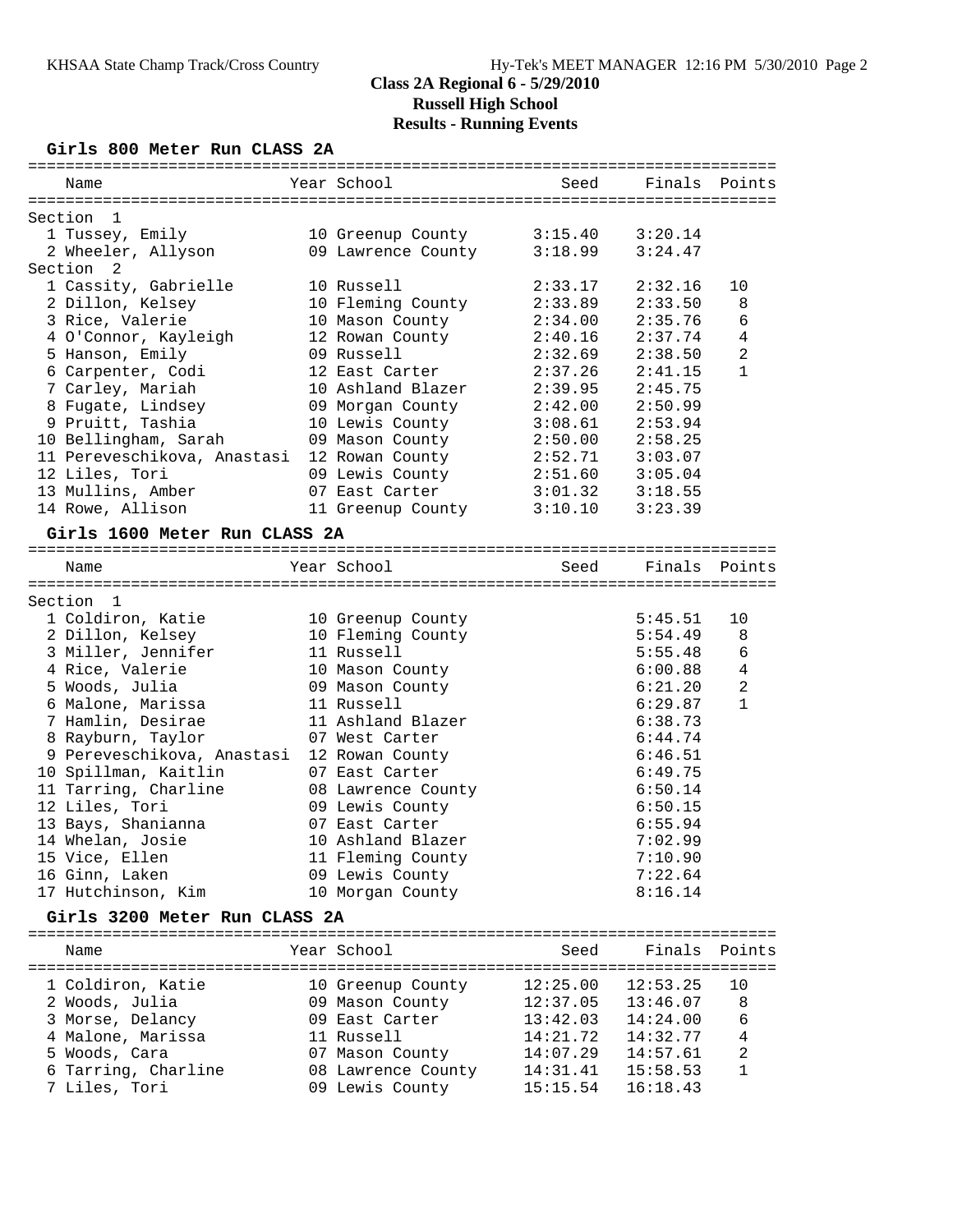# **Class 2A Regional 6 - 5/29/2010 Russell High School**

|                                                                                                                                                             | <b>Results - Running Events</b>                                                                                |                                                                                        |                                                    |                                 |
|-------------------------------------------------------------------------------------------------------------------------------------------------------------|----------------------------------------------------------------------------------------------------------------|----------------------------------------------------------------------------------------|----------------------------------------------------|---------------------------------|
| Girls 3200 Meter Run CLASS 2A<br>8 Ginn, Laken<br>Girls 100 Meter Hurdles CLASS 2A                                                                          | 09 Lewis County                                                                                                | 17:19.06                                                                               | 17:31.95                                           |                                 |
| Name                                                                                                                                                        | Year School                                                                                                    | Seed                                                                                   | Finals                                             | Points                          |
| 1 Bates, Beth<br>2 Esham, Alex<br>3 Cyrus, Morgan<br>Section <sub>2</sub>                                                                                   | 09 Russell<br>09 Mason County<br>09 Rowan County                                                               | 21.10<br>21.72<br>21.86                                                                | 19.30<br>20.70<br>21.00                            | 4<br>$\mathbf{1}$               |
| 1 Roark, Maddie<br>2 Senters, Jill<br>3 Carpenter, Iretta<br>4 Fugate, Lindsey<br>5 Harris, Morgan<br>6 Legg, Catherine<br>Girls 300 Meter Hurdles CLASS 2A | 12 Russell<br>10 Lawrence County<br>11 Mason County<br>09 Morgan County<br>09 Greenup County<br>09 East Carter | 16.87<br>17.80<br>17.11<br>19.30<br>19.90<br>19.43                                     | 16.55<br>17.15<br>17.72<br>19.73<br>20.73<br>22.33 | 10<br>8<br>6<br>2               |
| Name                                                                                                                                                        | Year School                                                                                                    | Seed                                                                                   | Finals                                             | Points                          |
| Section<br>1<br>1 Bates, Beth<br>2 Legg, Catherine<br>3 Cyrus, Morgan<br>4 Stewart, Renee<br>5 Elam, Whitney                                                | 09 Russell<br>09 East Carter<br>09 Rowan County<br>09 Mason County<br>09 Morgan County                         | 57.55<br>59.45<br>1:04.68<br>1:01.27<br>1:03.49                                        | 56.72<br>59.30<br>1:01.94<br>1:07.04<br>1:09.34    | 1                               |
| Section 2<br>1 Roark, Maddie<br>2 Senters, Jill<br>3 Robinson, Shayla<br>4 Carpenter, Iretta<br>5 Morse, Delancy                                            | 12 Russell<br>10 Lawrence County<br>09 Fleming County<br>11 Mason County<br>09 East Carter                     | 46.53<br>51.85<br>51.86<br>51.14<br>55.15                                              | 46.47<br>50.00<br>50.43<br>52.05<br>56.17          | 10<br>8<br>$\epsilon$<br>4<br>2 |
| Girls 4x100 Meter Relay CLASS 2A                                                                                                                            |                                                                                                                |                                                                                        |                                                    |                                 |
| School                                                                                                                                                      |                                                                                                                | Seed                                                                                   |                                                    | Finals Points                   |
| Section 1<br>1 Mason County<br>1) Paver, Madison 10<br>3) Morgan, Jade 11                                                                                   |                                                                                                                | 54.05<br>2) Redmond, Katie 11<br>4) Bennett, Andreana 10                               | 52.80                                              | 10                              |
| 5) Stewart, Mary 10<br>7) Carpenter, Iretta 11<br>2 Ashland Blazer<br>1) Canty, Morgan 09<br>3) Jackson, Victoria 10<br>5) Touchton, Hannah 11              | 6) Harris, Tiara 11<br>2) Farris, Mykal 10                                                                     | 8) Deatley, Ashley 12<br>55.47<br>4) Dietrich, Chelsea 12<br>6) Gransberry, Breanna 09 | 53.44                                              | 8                               |
| 7) Moore, Kristen 10<br>3 Greenup County<br>1) Gullett, Casey 11<br>3) Reed, Cassie 12<br>5) Johnson, Hillary 11<br>7) Rowe, Allison 11                     | 8) Adkins, Mary 10<br>6) Jorio, Cara 08<br>8) Tussey, Emily 10                                                 | 54.60<br>2) Harris, Morgan 09<br>4) Vanhoose, Haylee 11                                | 54.34                                              | 6                               |
| 4 Rowan County                                                                                                                                              |                                                                                                                | 57.62                                                                                  | 56.58                                              | 4                               |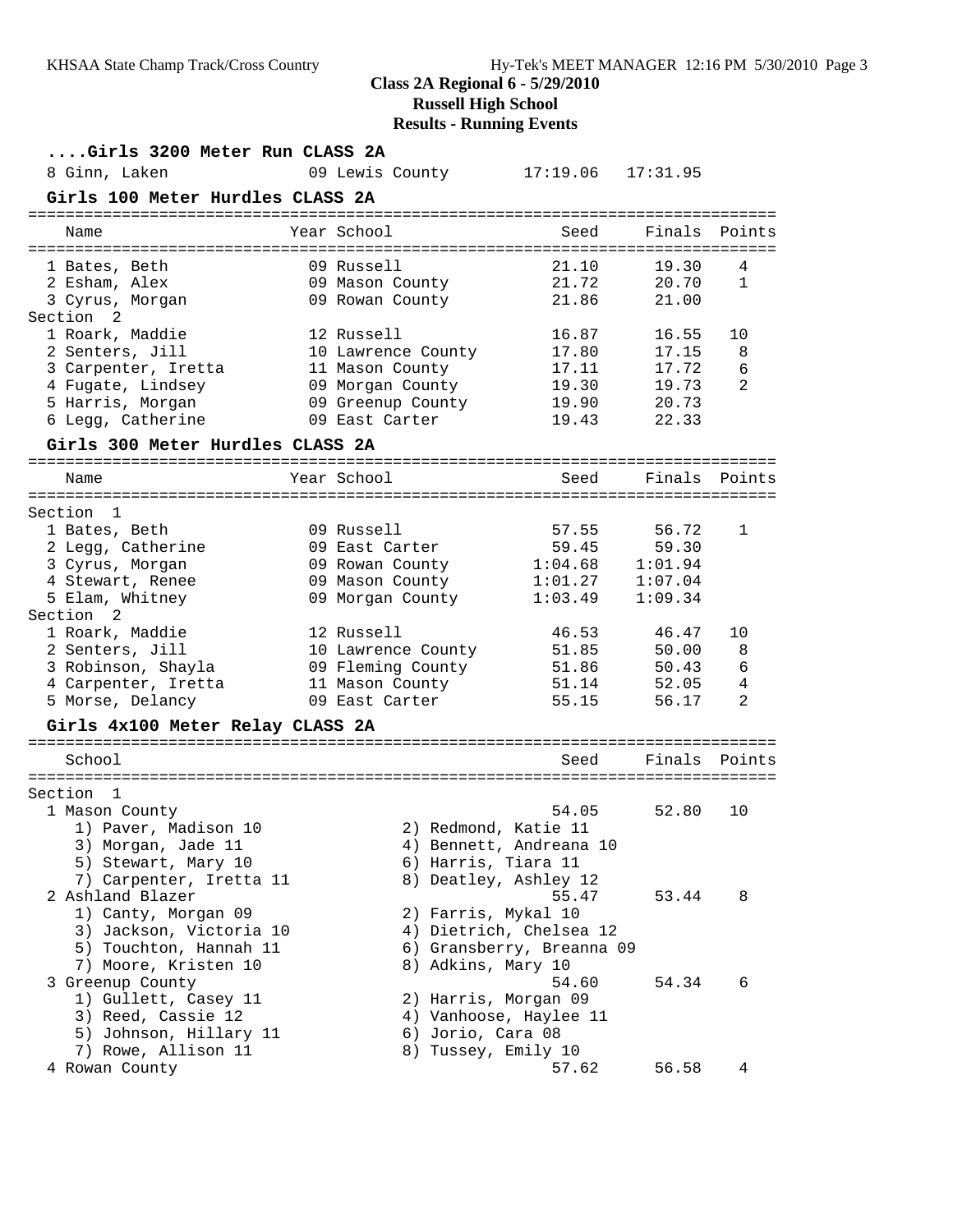# **....Girls 4x100 Meter Relay CLASS 2A**

| 1) Caskey, Brooke 09                            |    | 2) Cross, Desirae 08            |         |        |
|-------------------------------------------------|----|---------------------------------|---------|--------|
| 3) O'Connor, Kayleigh 12<br>5) Cyrus, Morgan 09 | 6) | 4) Schack, Rachel 09            |         |        |
| 5 Lawrence County                               |    | 57.57                           | 1:00.22 | 2      |
| 1) Branham, Katie 10                            |    | 2) Heston, Abby 10              |         |        |
| 3) Jude, Victoria 09                            |    | 4) Ellis, Mikah 08              |         |        |
| 5) Gussler, Clista 10                           |    | 6) Cyrus, Vicky 10              |         |        |
| 7) Heston, Caroline 12                          |    | 8) Senters, Jill 10             |         |        |
| 6 East Carter                                   |    | 1:00.37                         | 1:01.20 | 1      |
| 1) Gollihue, Whitney 07                         |    | 2) Steele, Kerie 09             |         |        |
| 3) Stepp, Anna 12                               |    | 4) Kiser, Brianna 08            |         |        |
| 5) Adams, Jennifer 09                           |    | 6) Ratcliff, Sierra 09          |         |        |
| 7) Stamper, Jennifer 12                         |    | 8) Boggs, Cheyenne 07           |         |        |
| 7 Russell                                       |    | 57.27                           | 1:01.26 |        |
| 1) Bates, Beth 09                               |    | 2) McDade, Peyton 10            |         |        |
| 3) Hendrickson, Devon 09                        |    | 4) Lambert, Abbie 09            |         |        |
| 5) Little, Alicia 08                            |    | 6) Estrada, Anissa 11           |         |        |
| 7) Prosser, Kasandra 10                         | 8) |                                 |         |        |
| 8 Lewis County                                  |    | 1:01.28                         | 1:01.33 |        |
| 1) Stone, McKenzie 11                           |    | 2) Lung, Andrea 12              |         |        |
| 3) Bonner, Kelly 12                             |    | 4) Stone, Lauren 08             |         |        |
| 5) Stafford, Leanna 10                          |    | 6) Reis, Melissa 11             |         |        |
| 7) Hatton, Kelsey 09                            |    | 8) Applegate, Amber 08          |         |        |
| Girls 4x200 Meter Relay CLASS 2A                |    |                                 |         |        |
|                                                 |    |                                 |         |        |
| School                                          |    | Seed                            | Finals  | Points |
| 1 East Carter                                   |    | 2:19.87                         | 2:17.37 |        |
| 1) McGlone, Kendall 08                          |    | 2) Ratcliff, Sierra 09          |         |        |
| 3) Sloas, Brooklyn 08                           |    | 4) McGlone, Kamryn 09           |         |        |
| 5) Adams, Jennifer 09                           |    | 6) Stamper, Jennifer 12         |         |        |
| 7) Copas, Taylor 08                             |    | 8) Gollihue, Whitney 07         |         |        |
| Section 2                                       |    |                                 |         |        |
| 1 Morgan County                                 |    |                                 | 1:52.24 | 10     |
| 1) Evans, Amy 10                                |    | 2) Stamper, Brooke 08           |         |        |
| 3) Fugate, Lindsey 09                           |    | 4) Burton, Nikki 12             |         |        |
| 2 Ashland Blazer                                |    | 1:55.21                         | 1:53.04 | 8      |
| 1) Canty, Morgan 09                             |    | 2) Dietrich, Chelsea 12         |         |        |
| 3) Farris, Mykal 10                             |    | 4) Moore, Kristen 10            |         |        |
| 5) Adkins, Mary 10                              |    | 6) Gransberry, Breanna 09       |         |        |
| 7) Jackson, Victoria 10                         |    | 8) Touchton, Hannah 11          |         |        |
| 3 Greenup County                                |    | 1:54.40                         | 1:54.32 | 6      |
| 1) Gullett, Casey 11                            |    | 2) Harris, Morgan 09            |         |        |
| 3) Reed, Cassie 12                              |    | 4) Vanhoose, Haylee 11          |         |        |
| 5) Johnson, Hillary 11                          |    | 6) Jorio, Cara 08               |         |        |
| 7) Rowe, Allison 11                             |    | 8) Tussey, Emily 10             |         |        |
| 4 Mason County                                  |    | 1:54.87                         | 1:56.83 | 4      |
| 1) Harris, Tiara 11                             |    | 2) Morgan, Jade 11              |         |        |
| 3) Redmond, Katie 11                            |    | 4) Stewart, Mary 10             |         |        |
| 5) Bennett, Andreana 10                         |    | 6) Paver, Madison 10            |         |        |
| 7) Carpenter, Iretta 11                         |    | 8) Deatley, Ashley 12           |         | 2      |
| 5 Lewis County<br>1) Lung, Andrea 12            |    | 2:05.77<br>2) Pruitt, Tashia 10 | 2:04.52 |        |
|                                                 |    |                                 |         |        |
| 3) Hatton, Kelsey 09                            |    | 4) Bonner, Kelly 12             |         |        |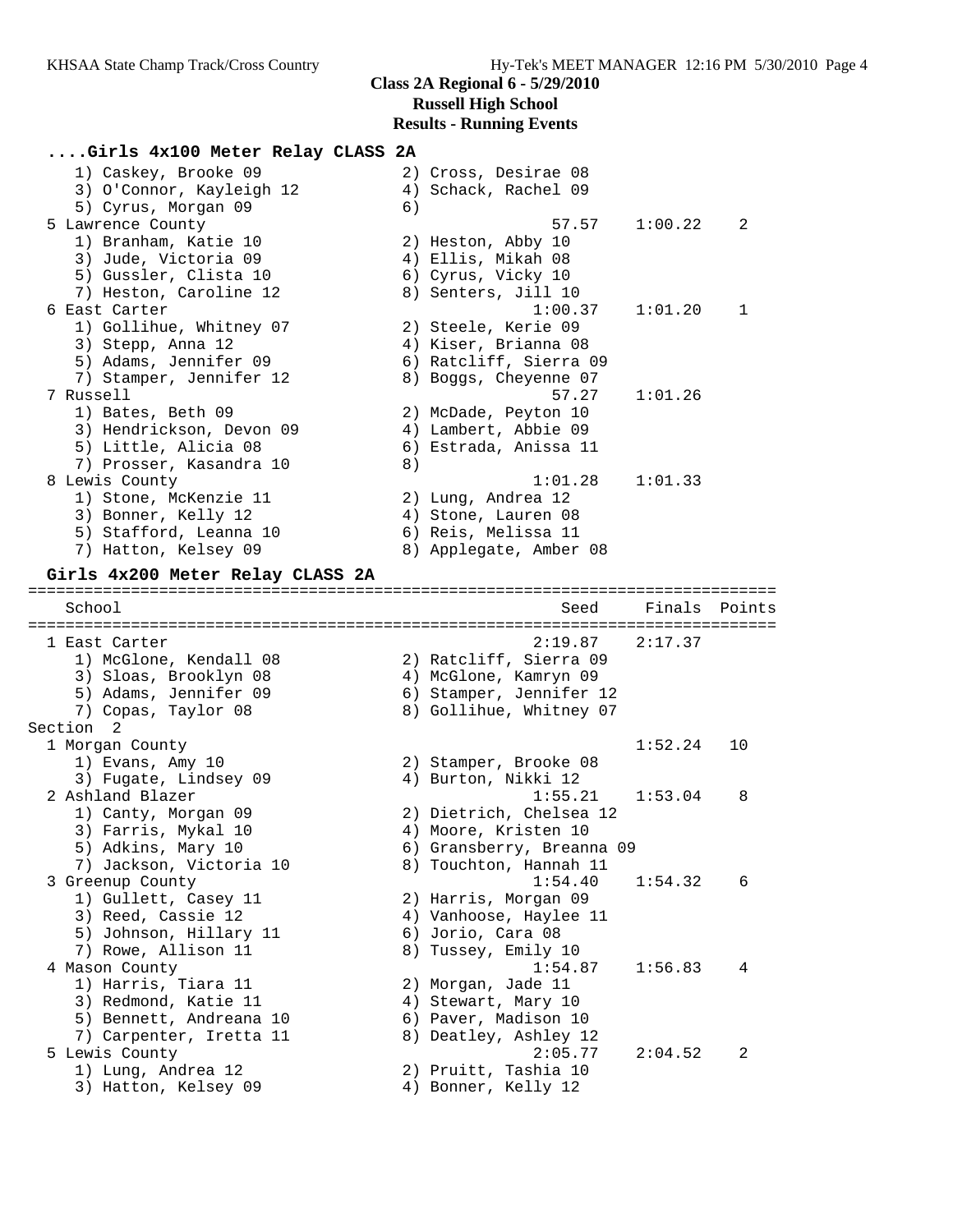#### **....Girls 4x200 Meter Relay CLASS 2A** 5) Stafford, Leanna 10 6) Stone, McKenzie 11 7) Reis, Melissa 11 8) Jordan, Kristen 08 6 Lawrence County 2:04.87 2:06.49 1 1) Ellis, Mikah 08 2) Jude, Victoria 09 3) Heston, Abby 10 (4) Branham, Katie 10 5) Cyrus, Vicky 10 6) Gussler, Clista 10 7) Heston, Caroline 12 8) Childress, Courtney 10 7 Russell 2:00.23 2:06.82 1) Bates, Beth 09 2) Estrada, Anissa 11 3) McDade, Peyton 10 4) Prosser, Kasandra 10 5) Little, Alicia 08 6) Hendrickson, Devon 09 7) Lambert, Abbie 09 8) **Girls 4x400 Meter Relay CLASS 2A** ================================================================================ Seed Finals Points ================================================================================ Section 1<br>1 Lawrence County 1 Lawrence County 5:09.94 5:57.68 1) Childress, Courtney 10 2) Wheeler, Allyson 09 3) Heston, Caroline 12 (4) Trout, Jasmine 09 5) Gussler, Clista 10 (6) Kirk, Kara 09 7) Heston, Abby 10 8) Ellis, Mikah 08 Section 2<br>1 Russell 1 Russell 4:15.39 4:17.71 10 1) Cassity, Gabrielle 10 2) Hanson, Emily 09 3) Hanson, Sarah 12 4) Roark, Maddie 12 5) Miller, Jennifer 11 6) Prosser, Kasandra 10 7) Stump, Emily 09 8) Bates, Beth 09 2 Ashland Blazer 4:29.01 4:26.70 8 1) Adkins, Mary 10 2) Canty, Morgan 09 3) Dietrich, Chelsea 12 4) Slone, Allie 09 5) Moore, Kristen 10 6) Hamlin, Desirae 11 7) Farris, Mykal 10 8) Collins, Mikayla 10 3 Mason County 4:31.28 4:35.00 6 1) Carpenter, Iretta 11 2) Deatley, Ashley 12 3) Paver, Madison 10 4) Rice, Valerie 10 5) Harris, Tiara 11 (6) Stewart, Mary 10 7) Kirkland, Raylee 09 8) Redmond, Katie 11 4 Morgan County 4:46.69 4 1) Burton, Nikki 12 2) Stamper, Brooke 08 3) Evans, Amy 10 4) Fugate, Lindsey 09 5 Lewis County 4:52.73 4:53.34 2 1) Lung, Andrea 12 2) Hatton, Kelsey 09 3) Jordan, Kristen 08  $\hskip1cm \hskip 1cm 4$ ) Pruitt, Tashia 10 5) Bonner, Kelly 12 (6) Liles, Tori 09 7) Stone, McKenzie 11 8) Stafford, Leanna 10 6 Fleming County 4:50.00 5:09.53 1 1) Dillon, Kelsey 10 2) Vice, Ellen 11 3) Jones, Emma 12 4) Price, Suzanne 09 5) Robinson, Shayla 09 6) Treadway, Tonya 09 7) Meade, Brooke 11 and 8) Jent, Kelsey 09 -- East Carter 5:01.23 DQ out of lane 1) Bays, Shanianna 07 2) Carpenter, Codi 12 3) Gollihue, Whitney 07 4) Jordan, Kirstian 09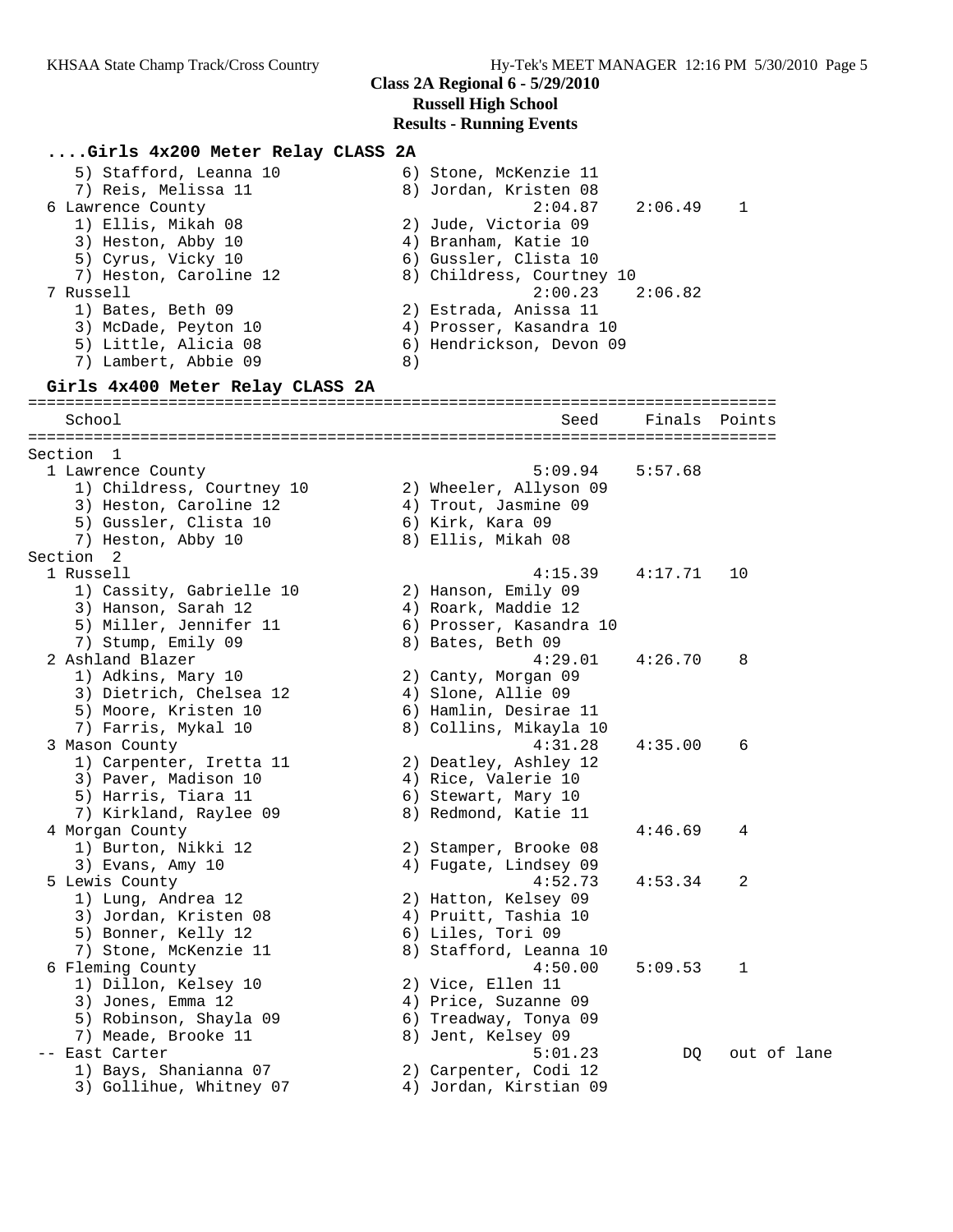**....Girls 4x400 Meter Relay CLASS 2A** 5) Kiser, Brianna 08 6) Pennington, Kelsey 08 7) Ratcliff, Sierra 09 8) Wente, Rebecca 12 **Girls 4x800 Meter Relay CLASS 2A** ================================================================================ School Seed Finals Points ================================================================================ Section 1 1 Russell 10:25.84 10:24.78 10 1) Miller, Jennifer 11 2) Cassity, Gabrielle 10 3) Estrada, Anissa 11  $\qquad \qquad$  4) Hanson, Emily 09 5) Prosser, Kasandra 10 6) Bates, Beth 09 7) Hanson, Sarah 12 8) Malone, Marissa 11 2 Ashland Blazer 11:04.71 10:43.66 8 1) Adkins, Mary 10 2) Carley, Mariah 10 3) Collins, Mikayla 10 4) Slone, Allie 09 5) Hamlin, Desirae 11 6) Moore, Kristen 10 7) Whelan, Josie 10 8) Renneker, Elissa 08 3 Mason County 11:01.38 10:54.23 6 1) Bellingham, Sarah 09 2) Kirkland, Raylee 09 3) Rice, Valerie 10  $\hskip1cm$  4) Woods, Julia 09 5) Woods, Cara 07 6) Biddle, Kristen 10 7) Moore, Carley 09 8) Stewart, Renee 09 4 East Carter 11:42.36 12:12.89 4 1) Bays, Shanianna 07 2) Gollihue, Whitney 07 3) Kiser, Brianna 08 (4) Mullins, Amber 07 5) Ratcliff, Sierra 09 6) Jordan, Kirstian 09 7) Pennington, Kelsey 08 8) Copas, Taylor 08 5 Lewis County 14:09.21 12:13.15 2 1) Hatton, Kelsey 09 2) Jordan, Kristen 08 3) Liles, Tori 09 4) Kraft, Kristin 12 5) Applegate, Amber 08 6) Ginn, Laken 09 7) Stone, Lauren 08 8) Stafford, Leanna 10 6 Greenup County 13:30.00 13:13.84 1 1) Coldiron, Katie 10 2) Hurn, Kristen 12 3) Rowe, Allison 11 (4) Tussey, Emily 10 5) Dunaway, MacKenzie 09 (6) 7 Morgan County 12:20.26 13:53.51 1) Stamper, Brooke 08 2) Lindon, Brianna 09 3) Hutchinson, Kim 10 (4) Elam, Whitney 09

## **Boys 100 Meter Dash CLASS 2A**

================================================================================ Name Year School Seed Finals Points ================================================================================ 1 Adkins, Seth 12 Mason County 11.12 10 2 Cross, Darrell 11 Rowan County 11.45 8 3 King, Tee 08 Mason County 11.55 6 4 Williamson, Stephen 10 Rowan County 11.57 4 5 Holbrook, Joe 09 Morgan County 11.74 2 6 West, Larry 12 Lawrence County 11.76 1 7 Hamilton, Jordan 11 Greenup County 11.95 8 Parker, Jarrett 10 Lewis County 12.21 9 Serhal, Adrian 11 East Carter 12.46 10 Sander, Jacob 10 Lewis County 12.75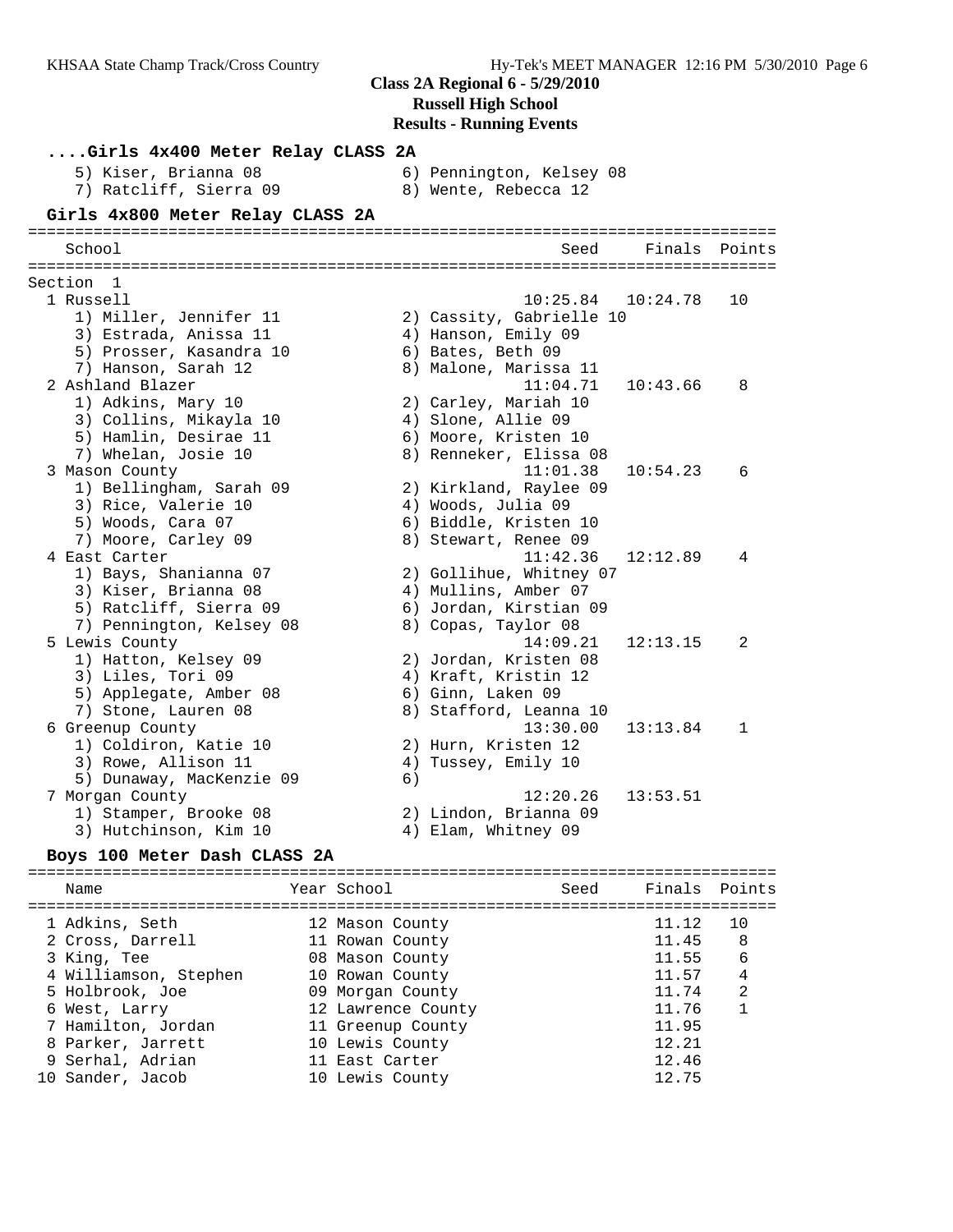# **Class 2A Regional 6 - 5/29/2010**

**Russell High School**

# **Results - Running Events**

| Boys 100 Meter Dash CLASS 2A |                               |         |               |                |
|------------------------------|-------------------------------|---------|---------------|----------------|
| 11 Sullivan, Derik           | 09 Russell                    |         | 13.69         |                |
| 12 Hall, Zach                | 11 Russell                    |         | 13.81         |                |
| Boys 200 Meter Dash CLASS 2A |                               |         |               |                |
| Name                         | Year School                   | Seed    | Finals Points |                |
| 1 Schweikart, Tanner         | 09 Ashland Blazer             |         | 26.31         |                |
| 2 Hall, Josh                 | 10 Fleming County 28.55 28.37 |         |               |                |
| 3 Boswell, Justin            | 09 Fleming County 35.75       |         | 34.98         |                |
| Section 2                    |                               |         |               |                |
| 1 Parker, Jarrett            | 10 Lewis County               | 25.11   | 24.35         | 1              |
| 2 Hamilton, Jordan           | 11 Greenup County             | 24.60   | 24.38         |                |
| 3 Mollette, Travis           | 12 Lawrence County            | 25.37   | 25.73         |                |
| 4 Breeze, Carter             | 12 Lewis County               |         | 26.63 25.96   |                |
| 5 Serhal, Adrian             | 11 East Carter                |         | 26.76 26.62   |                |
| 6 Whittaker, Logan           | 09 Russell                    | 27.02   | 27.68         |                |
| Section 3                    |                               |         |               |                |
| 1 Adkins, Seth               | 12 Mason County               | 21.91   | 21.97         | 10             |
| 2 Lang, Bradley              | 12 Mason County               | 22.73   | 22.56         | 8              |
| 3 Murphy, Travis             | 10 Greenup County             | 22.30   | 22.70         | 6              |
| 4 O'Brian, Turner            | 11 Lawrence County            | 23.77   | 23.68         | 4              |
| 5 Holbrook, Joe              | 09 Morgan County              | 23.55   | 23.95         | 2              |
| 6 Sullivan, T K              | 12 Boyd County                | 23.90   | 25.36         |                |
| 7 Cross, Darrell             | 11 Rowan County               | 22.99   | 25.88         |                |
| 7 Hodge, Phillip             | 10 Rowan County               | 23.82   | 25.88         |                |
| Boys 400 Meter Dash CLASS 2A |                               |         |               |                |
| Name                         | Year School                   | Seed    | Finals Points |                |
| Section 1                    |                               |         |               |                |
| 1 Hart, Jacob                | 11 Ashland Blazer             | 1:07.68 | 1:03.96       |                |
| 2 Curtis, Brad               | 08 Lewis County               |         | 1:12.26       |                |
| Section 2                    |                               |         |               |                |
| 1 Sullivan, T K              | 12 Boyd County                | 55.58   | 54.59         |                |
| 2 Sander, Brandon            | 12 Lewis County               | 56.13   | 54.63         |                |
| 3 Arnett, Austin             | 08 Morgan County              | 56.00   | 56.16         |                |
| 4 Lawson, Aaron              | 10 Greenup County             | 58.10   | 57.75         |                |
| 5 Matthews, Jordan           | 12 East Carter                | 59.63   | 58.83         |                |
| Section 3                    |                               |         |               |                |
| 1 O'Brian, Turner            | 11 Lawrence County            | 51.85   | 51.26         | 10             |
| 2 McKenzie, Grant            | 11 Russell                    | 52.03   | 51.65         | 8              |
| 3 Fearis, Colt               | 12 Mason County               | 52.88   | 51.95         | 6              |
| 4 Harris, Josh               | 10 Mason County               | 52.30   | 52.52         | $\overline{4}$ |
| 5 Stevens, Alex              | 12 Rowan County               | 52.57   | 52.53         | 2              |
| 6 Bradley, Timmy             | 11 West Carter                | 52.90   | 52.93         | $\mathbf{1}$   |
| 7 Couchot, Carter            | 12 Russell                    | 54.51   | 53.85         |                |
| 8 Jones, Chris               | 10 Fleming County             | 55.37   | 56.40         |                |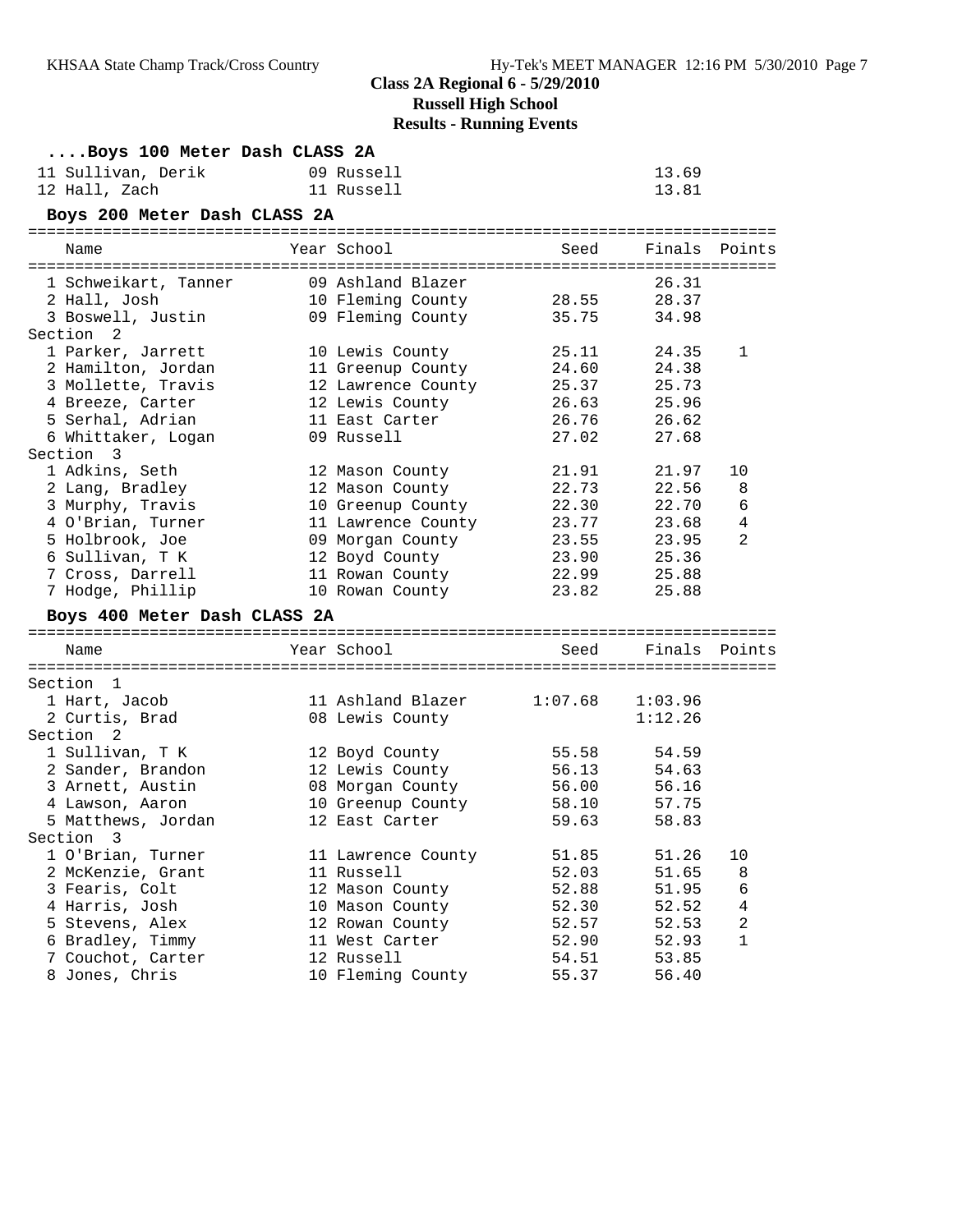### **Boys 800 Meter Run CLASS 2A**

| Name                         | Year School                | Seed    | Finals Points |              |
|------------------------------|----------------------------|---------|---------------|--------------|
| Section<br>$\mathbf{1}$      |                            |         |               |              |
| 1 Weigel, Danny              | 12 Rowan County            | 2:03.82 | 2:03.48       | 10           |
| 2 Napier, Alex               | 09 East Carter             | 2:06.20 | 2:06.00       | 8            |
| 3 Ford, Josh                 | 11 Rowan County            | 2:06.36 | 2:06.64       | 6            |
| 4 Stapleton, Casey           | 12 Russell                 | 2:05.67 | 2:12.17       | 4            |
| 5 Kizziar, Brennan           | 10 Ashland Blazer          | 2:14.31 | 2:12.84       | 2            |
| 6 Appelman, Connor           | 11 Mason County            | 2:13.00 | 2:13.16       | $\mathbf{1}$ |
| 7 Napier, Ben                | 08 East Carter             | 2:13.19 | 2:16.64       |              |
| 8 Arnett, Austin             | 08 Morgan County           | 2:23.00 | 2:17.61       |              |
| 9 Hunter, Dane               | 12 Greenup County 2:14.00  |         | 2:17.79       |              |
| 10 Goodson, Rajoul           | 09 Ashland Blazer          | 2:15.75 | 2:17.82       |              |
| 11 Banks, Dylan              | 12 Mason County            | 2:19.43 | 2:19.48       |              |
| 12 Virgin, Ethan             | 12 Greenup County 2:22.00  |         | 2:24.86       |              |
| 13 Ray, Michael              | 10 Lawrence County         | 2:16.81 | 2:25.66       |              |
| 14 Bailey, Caleb             | 10 Lawrence County 2:17.04 |         | 2:28.59       |              |
| 15 Carver, Kyle              | 12 Lewis County            |         | 2:32.44       |              |
| 16 Slagel, Holden            | 09 Russell                 |         | 2:36.75       |              |
| 17 Lung, Brandon             | 09 Lewis County 2:32.35    |         | 2:40.44       |              |
| 18 Blevins, Aaron            | 11 Boyd County             | 2:37.00 | 2:48.89       |              |
| Boys 1600 Meter Run CLASS 2A |                            |         |               |              |
| Name                         | Year School                | Seed    | Finals        | Points       |
|                              |                            |         |               |              |
| 1 Renneker, Jon              | 11 Ashland Blazer          |         | 4:43.72       | 10           |
| 2 Kizziar, Brennan           | 10 Ashland Blazer          |         | 4:44.78       | 8            |
| 3 Leet, Dalton               | 11 Fleming County          |         | 4:45.02       | 6            |
| 4 Alexander, Tanner          | 12 Russell                 |         | 4:48.30       | 4            |
| 5 Stapleton, Casey           | 12 Russell                 |         | 5:00.06       | 2            |
| 6 Myers, Jim                 | 12 Mason County            |         | 5:02.55       | $\mathbf{1}$ |
| 7 Robinson, Nick             | 08 Mason County            |         | 5:08.16       |              |
| 8 Deharte, Shelley           | 08 Rowan County            |         | 5:19.78       |              |
| 9 Bailey, Caleb              | 10 Lawrence County         |         | 5:25.97       |              |
| 10 Martin, Zackery           | 09 Lawrence County         |         | 5:33.97       |              |
| 11 Hunt, Taylor              | 09 Fleming County          |         | 5:43.46       |              |
| 12 Dean, Dallen              | 09 West Carter             |         | 5:50.60       |              |
| 13 Carver, Kyle              | 12 Lewis County            |         | 5:52.07       |              |
| 14 Blevins, Aaron            | 11 Boyd County             |         | 6:09.94       |              |
| 15 Wellman, Greg             | 10 Greenup County          |         | 6:22.22       |              |
| 16 Toberg, Taylor            | 10 East Carter             |         | 6:22.50       |              |
| 17 Estep, Chris              | 11 Lewis County            |         | 6:56.49       |              |
| Boys 3200 Meter Run CLASS 2A |                            |         |               |              |

| Name                | Year School       | Seed     | Finals Points |              |
|---------------------|-------------------|----------|---------------|--------------|
| 1 Alexander, Tanner | 12 Russell        | 10:20.75 | 10:38.97      | 1 O          |
| 2 Renneker, Jon     | 11 Ashland Blazer | 10:16.23 | 10:46.68      | 8            |
| 3 Leet, Dalton      | 11 Fleming County | 11:00.00 | 10:51.16      | 6            |
| 4 Callihan, Timmy   | 10 Ashland Blazer | 10:57.90 | 11:14.22      | 4            |
| 5 Myers, Jim        | 12 Mason County   | 10:27.22 | 11:19.76      | 2            |
| 6 Robinson, Nick    | 08 Mason County   | 11:05.03 | 11:22.32      | $\mathbf{1}$ |
| 7 Harman, Dylan     | 10 Russell        | 11:43.00 | 11:56.97      |              |
|                     |                   |          |               |              |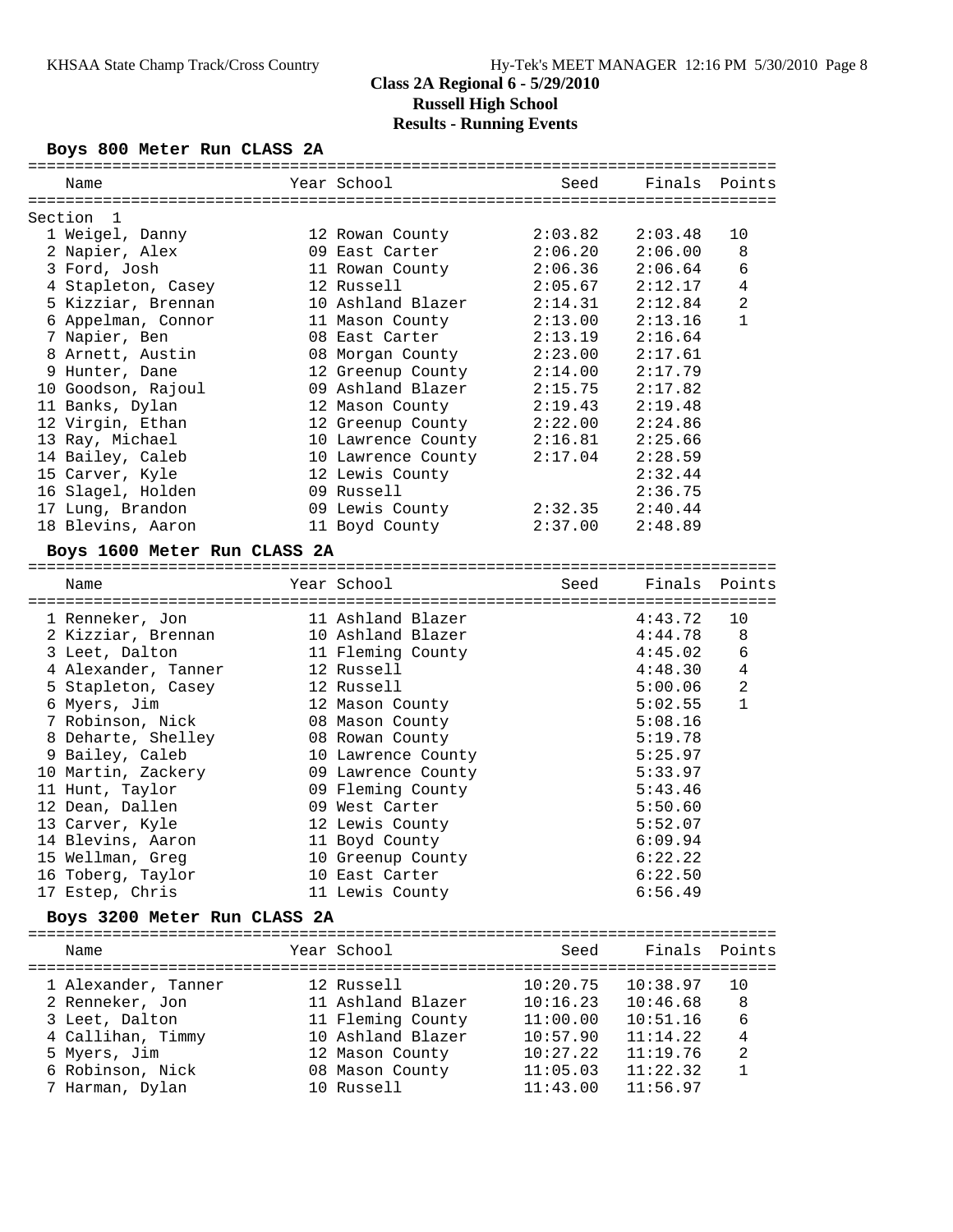## **Class 2A Regional 6 - 5/29/2010 Russell High School Results - Running Events**

| Boys 3200 Meter Run CLASS 2A    |                    |          |               |  |
|---------------------------------|--------------------|----------|---------------|--|
| 8 Ray, Nathan                   | 11 Rowan County    | 11:49.20 | 11:58.98      |  |
| 9 Martin, Zackery               | 09 Lawrence County | 12:09.98 | 12:04.59      |  |
| 10 Adkins, Clay                 | 10 Rowan County    | 11:45.11 | 13:32.24      |  |
| 11 Toni, Billy                  | 08 East Carter     | 12:29.68 | 14:07.34      |  |
| 12 Love, Larry                  | 12 Lawrence County | 13:03.47 | 14:23.32      |  |
| 13 Vanhoose, Jason              | 12 Morgan County   | 14:44.00 | 15:38.06      |  |
| 14 Estep, Chris                 | 11 Lewis County    | 15:15.97 | 15:46.47      |  |
| 15 Boden, Cole                  | 09 Lewis County    |          | 16:33.96      |  |
| 16 Lane, Josh                   | 07 Morgan County   | 16:21.00 | 19:28.01      |  |
| Boys 110 Meter Hurdles CLASS 2A |                    |          |               |  |
| Name                            | Year School        | Seed     | Finals Points |  |

| 1 Thompson, Tanner | 10 Rowan County    | 19.81 | 19.34 |                |  |
|--------------------|--------------------|-------|-------|----------------|--|
| 2 Bonner, Matt     | 09 Lewis County    | 19.95 | 21.08 |                |  |
| 3 Fannin, Jon      | 12 Greenup County  | 19.90 | 22.38 |                |  |
| Section 2          |                    |       |       |                |  |
| 1 Clark, Chip      | 11 Fleming County  | 15.75 | 15.69 | 1 O            |  |
| 2 James, Hunter    | 11 Lawrence County | 16.29 | 15.79 | 8              |  |
| 3 Rogers, Max      | 12 Russell         | 16.82 | 16.06 | 6              |  |
| 4 McKenzie, Collin | 12 Russell         | 16.64 | 16.20 | 4              |  |
| 5 Breeze, Carter   | 12 Lewis County    | 18.71 | 18.52 | $\overline{2}$ |  |
| 6 French, Tyler    | 12 Mason County    | 19.41 | 19.37 |                |  |
| 7 Payne, Cody      | 10 Lawrence County | 18.36 | 19.63 |                |  |
|                    |                    |       |       |                |  |

#### **Boys 300 Meter Hurdles CLASS 2A**

| Name                            | Year School        | Seed  | Finals Points |                |
|---------------------------------|--------------------|-------|---------------|----------------|
|                                 |                    |       |               |                |
| 1 Bates, Bruce                  | 12 Russell         | 49.55 | 50.31         |                |
| 2 Hall, Chris                   | 10 Rowan County    | 54.47 | 53.51         |                |
| 3 Bonner, Matt                  | 09 Lewis County    | 54.00 | 57.22         |                |
| Section 3                       |                    |       |               |                |
| 1 McKenzie, Collin              | 12 Russell         | 40.06 | 39.58         | 10             |
| 2 Clark, Chip                   | 11 Fleming County  | 39.91 | 39.82         | 8              |
| 3 Whitt, Caleb                  | 10 West Carter     | 42.90 | 44.52         | 6              |
| 4 Osman, Bo                     | 11 Greenup County  | 46.43 | 45.97         | 4              |
| 5 French, Tyler                 | 12 Mason County    | 46.33 | 46.07         | $\mathfrak{D}$ |
| 6 Payne, Cody                   | 10 Lawrence County | 43.60 | 46.17         |                |
| 7 Bloomfield, Danny             | 11 Lewis County    | 45.96 | 47.22         |                |
| Boys 4x100 Meter Relay CLASS 2A |                    |       |               |                |
| School                          |                    | Seed  | Finals        | Points         |
| $C = L L L$                     |                    |       |               |                |

Section 1

| 1 East Carter          |                        | 48.70 |
|------------------------|------------------------|-------|
| 1) Matthews, Jordan 12 | 2) Brammell, Darren 12 |       |
| 3) Combs, Troy 12      | 4) Staeb, Martin 12    |       |
| 5) Serhal, Adrian 11   | 6) Napier, Ben 08      |       |
| 2 Lewis County         | 54.42                  | 51.15 |
| 1) Breeze, Carter 12   | 2) Boden, Cole 09      |       |
| 3) Bonner, Matt 09     | 4) Sander, Jacob 10    |       |
|                        |                        |       |

5) Curtis, Brad 08 6) Parker, Jarrett 10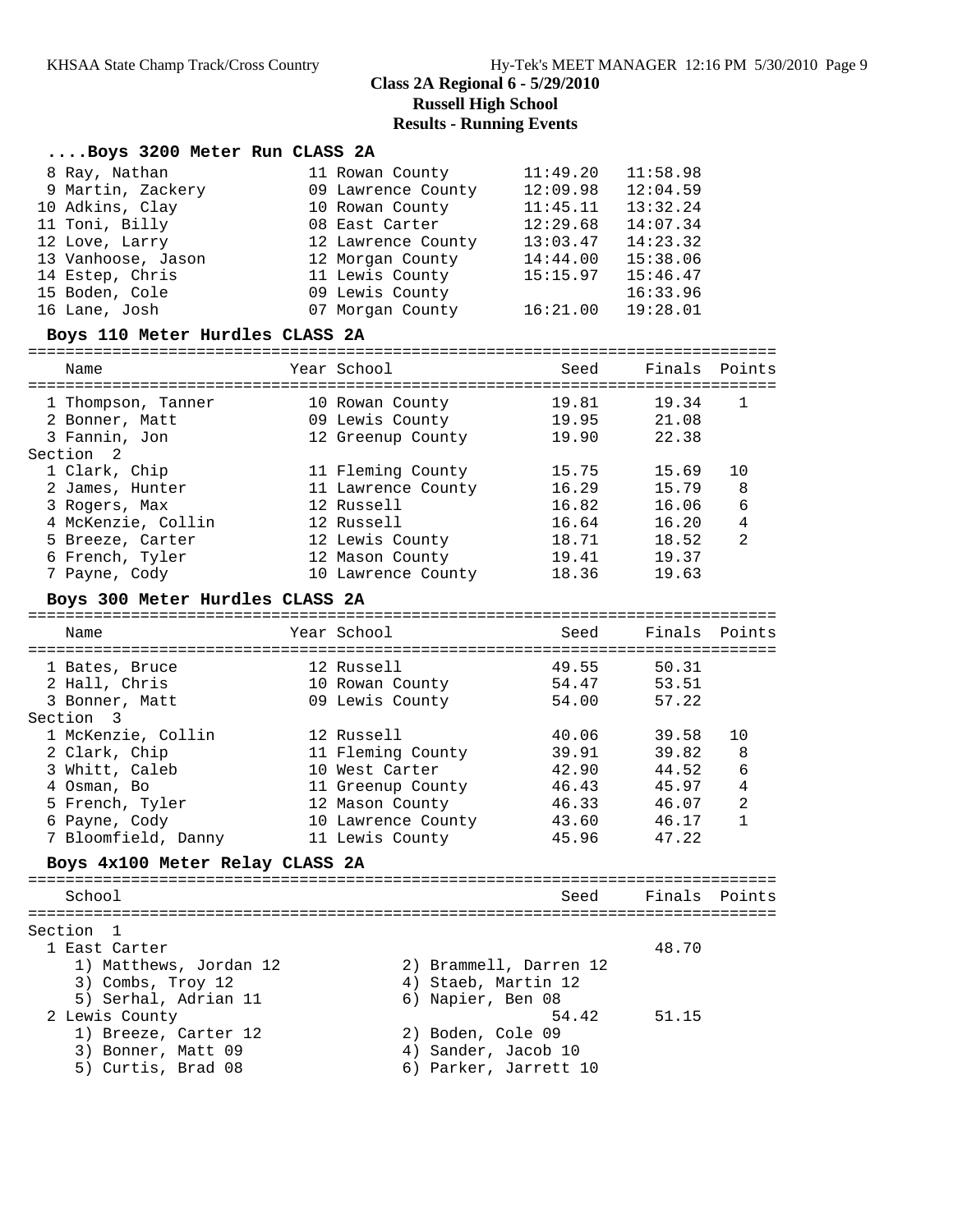# **....Boys 4x100 Meter Relay CLASS 2A**

| 7) Sander, Brandon 12           |    | 8) Bloomfield, Danny 11   |         |     |
|---------------------------------|----|---------------------------|---------|-----|
| 3 Boyd County                   |    | 51.80                     | 52.52   |     |
| 1) Sullivan, T K 12             |    | 2) Grubb, Andrew 09       |         |     |
| 3) Cox, Josh 10                 |    | 4) Ward, Logan 10         |         |     |
| 5) Black, Aaron 12              |    | 6) Smith, Lee 12          |         |     |
| 7) Ritchie, Andrew 09           |    | 8) Limberis, Tyler 10     |         |     |
| 4 Morgan County                 |    |                           | 1:06.02 |     |
| 1) Lewis, Gabe 10               |    | 2) Lane, Josh 07          |         |     |
| 3) Cantrell, Nathan 12          |    | 4) Vanhoose, Jason 12     |         |     |
| 5) Young, Taylor 11             |    | 6) Spencer, Michael 12    |         |     |
| 7) Arnett, Aaron 11             | 8) |                           |         |     |
| Section 2                       |    |                           |         |     |
| 1 Rowan County                  |    | 44.69                     | 44.51   | 10  |
| 1) Cross, Darrell 11            |    | 2) Hodge, Phillip 10      |         |     |
| 3) Stevens, Alex 12             |    | 4) Williamson, Stephen 10 |         |     |
| 5) Thompson, Tanner 10          |    | 6) Ibekwe, Elochukwu 12   |         |     |
| 7) Fleck, Will 12               |    | 8) McClurg, Ian 11        |         |     |
| 2 Greenup County                |    | 45.90                     | 45.19   | - 8 |
| 1) Hamilton, Jordan 11          |    | 2) Linthicum, Dustin 10   |         |     |
| 3) Murphy, Travis 10            |    | 4) Waugh, Terry 12        |         |     |
| 5) Lawson, Matt 07              |    | 6) Osman, Bo 11           |         |     |
| 7) Virgin, Ethan 12             |    | 8) Waugh, Trevor 10       |         |     |
| 3 Mason County                  |    | 45.07                     | 45.76   | - 6 |
| 1) Johnson, Xavion 10           |    | 2) King, Tee 08           |         |     |
| 3) Lang, Bradley 12             |    | 4) Shurn, Xavia 11        |         |     |
| 5) Fearis, Colt 12              |    | 6) French, Tyler 12       |         |     |
| 7) Adkins, Seth 12              |    | 8) Harris, Josh 10        |         |     |
| 4 Lawrence County               |    | 46.03                     | 45.87   | 4   |
| 1) James, Hunter 11             |    | 2) Mollette, Travis 12    |         |     |
| 3) O'Brian, Turner 11           |    | 4) West, Larry 12         |         |     |
| 5) Payne, Cody 10               |    | 6) Rigsby, Seth 11        |         |     |
| 7) Pack, Jared 10               | 8) |                           |         |     |
| 5 West Carter                   |    | 46.50                     | 46.27   | 2   |
| 1) Cline, Danny 11              |    | 2) Bond, Harrison         |         |     |
| 3) Bradley, Timmy 11            |    | 4) Burton, Chris 11       |         |     |
| 5) Whitt, Caleb 10              |    | 6) Stamper, Cody 10       |         |     |
| 6 Russell                       |    | 47.69                     | 47.97   | 1   |
| 1) Bates, Bruce 12              |    | 2) McKenzie, Grant 11     |         |     |
| 3) Fullen, William 12           |    |                           |         |     |
|                                 |    | 4) McGuire, Johnny 08     |         |     |
| 5) Couchot, Carter 12           |    | 6) Rogers, Max 12         |         |     |
| 7) Sullivan, Derik 09           |    | 8) McKenzie, Collin 12    |         |     |
| Boys 4x200 Meter Relay CLASS 2A |    |                           |         |     |

#### **Boys 4x200 Meter Relay CLASS 2A**

================================================================================ School Seed Finals Points ================================================================================ 1 Mason County 1:29.24 1:29.58 10 1) Adkins, Seth 12 2) Lang, Bradley 12 3) Harris, Josh 10 (4) Fearis, Colt 12 5) King, Tee 08 6) Shurn, Xavia 11 7) Johnson, Xavion 10  $\hphantom{\text{2.65}$  8) French, Tyler 12 2 Rowan County 1:32.84 1:33.91 8 1) Cross, Darrell 11 2) Hodge, Phillip 10 3) Williamson, Stephen 10 (4) Stevens, Alex 12 5) Thompson, Tanner 10 6) Ibekwe, Elochukwu 12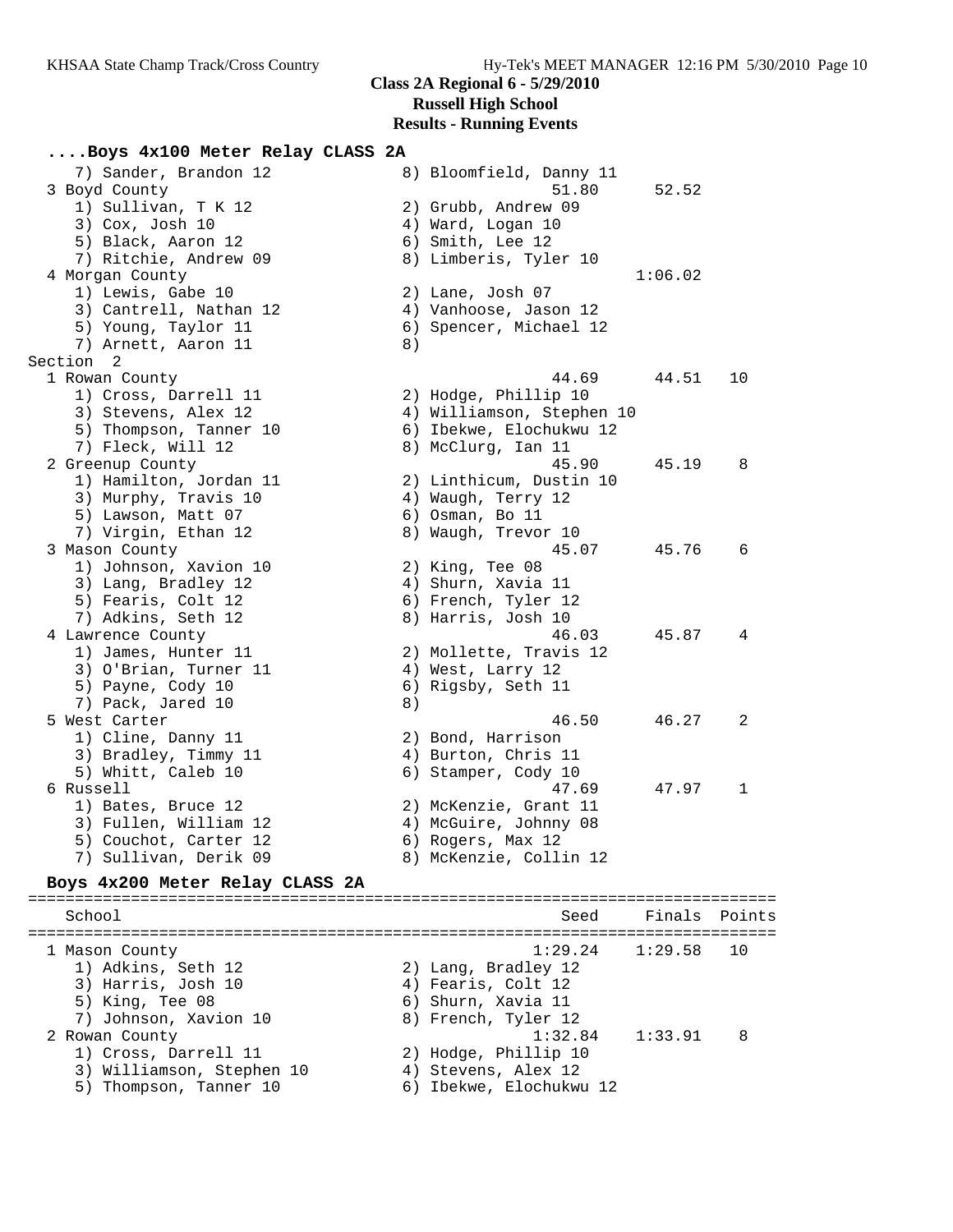#### **....Boys 4x200 Meter Relay CLASS 2A**

| 7) Fleck, Will 12      | 8) Baker, Chris 09    |                     |                |
|------------------------|-----------------------|---------------------|----------------|
| 3 West Carter          |                       | $1:35.99$ $1:36.45$ | 6              |
| 1) Bradley, Timmy 11   | 2) Cline, Danny 11    |                     |                |
| 3) Burton, Chris 11    | 4) Whitt, Caleb 10    |                     |                |
| 5) Stamper, Cody 10    | 6) Bond, Harrison     |                     |                |
| 4 Lewis County         |                       | $1:43.28$ $1:44.86$ | $\overline{4}$ |
| 1) Breeze, Carter 12   | 2) Boden, Cole 09     |                     |                |
| 3) Lung, Brandon 09    | 4) Bonner, Matt 09    |                     |                |
| 5) Curtis, Brad 08     | 6) Cox, Jake 09       |                     |                |
| 7) Sander, Jacob 10    | 8) Carver, Kyle 12    |                     |                |
| -- Russell             | 1:34.04               | DO                  |                |
| 1) McKenzie, Collin 12 | 2) Couchot, Carter 12 |                     |                |
| 3) Fullen, William 12  | 4) McKenzie, Grant 11 |                     |                |
| 5) Bates, Bruce 12     | 6) McGuire, Johnny 08 |                     |                |
| 7) Whittaker, Logan 09 | 8) Rogers, Max 12     |                     |                |
| Greenup County         | 1:37.00               | DQ                  |                |
| 1) Hamilton, Jordan 11 | 2) Hunter, Dane 12    |                     |                |
| 3) Osman, Bo 11        | 4) Waugh, Terry 12    |                     |                |
| 5) Lawson, Matt 07     | 6) Virgin, Ethan 12   |                     |                |
| 7) Waugh, Trevor 10    | 8)                    |                     |                |
|                        |                       |                     |                |

#### **Boys 4x400 Meter Relay CLASS 2A** ================================================================================

 School Seed Finals Points ================================================================================ Section 1 1 Greenup County 3:58.00 4:03.22 1) Hunter, Dane 12 2) Lawson, Aaron 10 3) Osman, Bo 11 4) Virgin, Ethan 12 5) Lawson, Matt 07 6) Sowards, Nathan 10 7) Waugh, Trevor 10 (8) 2 Lawrence County 4:08.24 4:30.07 1) Bailey, Caleb 10 2) Payne, Cody 10 3) Ray, Michael 10  $\hphantom{\text{2.65}$  4) Love, Larry 12 5) Pack, Jared 10 6) Martin, Zackery 09 7) Perry, Gage 10 8) O'Brian, Turner 11 Section 2 1 Mason County 3:30.64 3:30.66 10 1) Adkins, Seth 12 2) Fearis, Colt 12 3) Harris, Josh 10 (4) Lang, Bradley 12 5) King, Tee 08 6) French, Tyler 12 7) Myers, Jim 12 8) Appelman, Connor 11 2 Russell 3:35.96 3:34.99 8 1) Alexander, Tanner 12 2) McKenzie, Collin 12 3) Couchot, Carter 12 4) McKenzie, Grant 11 5) Bates, Bruce 12 (6) Harman, Dylan 10 7) Stapleton, Casey 12 8) Fullen, William 12 3 Rowan County 3:31.06 3:36.08 6 1) Baker, Chris 09 2) Ford, Josh 11 3) Weigel, Danny 12 (4) Stevens, Alex 12 5) Ray, Nathan 11 6) Hodge, Phillip 10 7) Thompson, Tanner 10 8) Cross, Darrell 11 4 Fleming County 3:39.00 3:37.84 4 1) Clark, Chip 11 2) Duncan, Devin 12 3) Jones, Cody 12 4) Moore, Taylor 12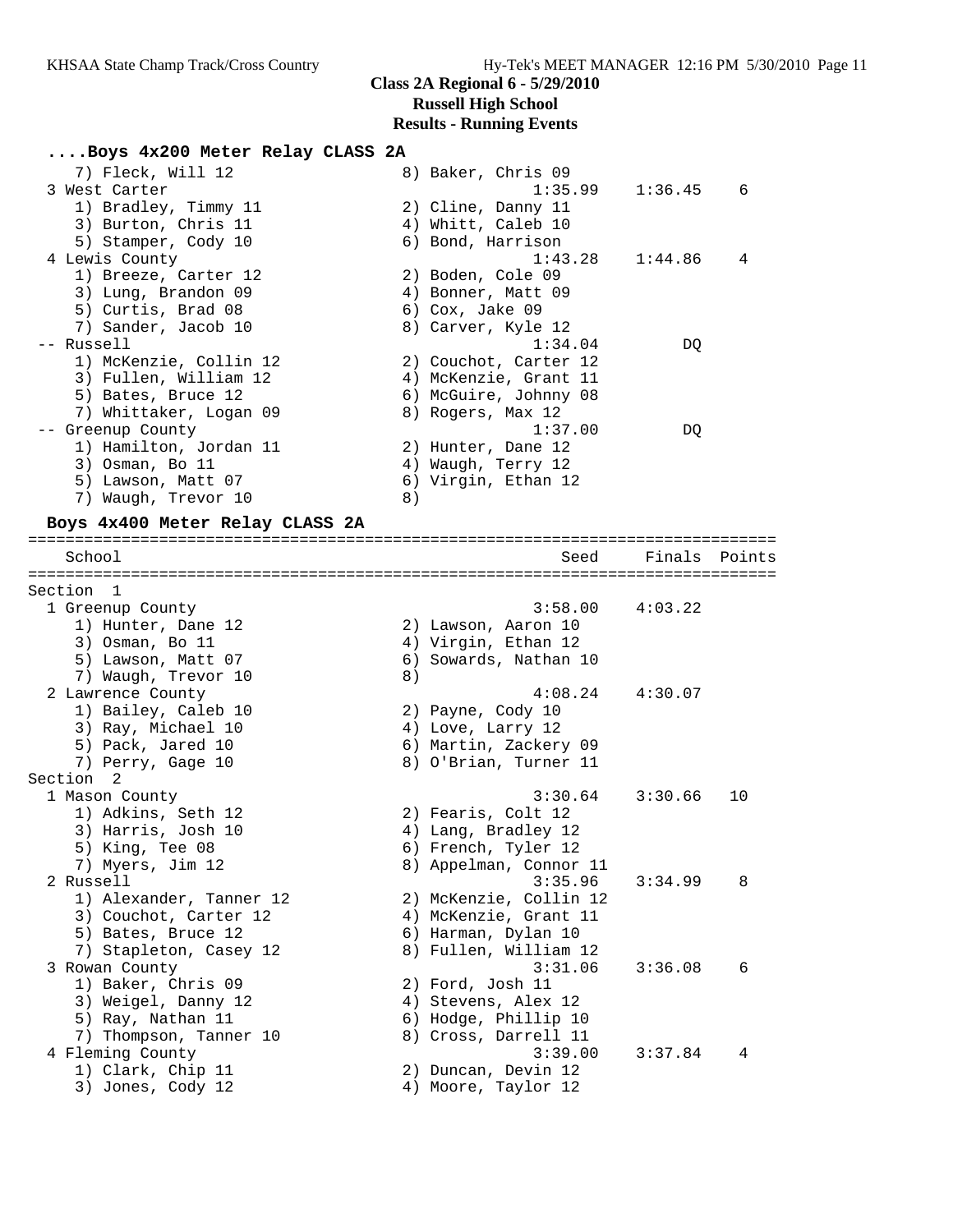#### **....Boys 4x400 Meter Relay CLASS 2A**

| 5) Jones, Chris 10       | 6) Gibbs, Troy 12                                 |
|--------------------------|---------------------------------------------------|
| 7) Leet, Dalton 11       | 8) Gulley, Chase 09                               |
| 5 East Carter            | $3:48.32$ $3:52.14$<br>$\overline{\phantom{0}}^2$ |
| 1) Combs, Troy 12        | 2) Napier, Alex 09                                |
| 3) Napier, Ben 08        | 4) Matthews, Jordan 12                            |
| 5) Brammell, Darren 12   | 6) Staeb, Martin 12                               |
| 6 Ashland Blazer         | $3:53.73$ $3:53.00$<br>-1                         |
| 1) Goodson, Rajoul 09    | 2) Hart, Jacob 11                                 |
| 3) Kizziar, Brennan 10   | 4) Leedy, Joe 11                                  |
| 5) Nunley, Cody 11       | 6) Malloy, Tristan 09                             |
| 7) McCormack, Stephen 10 | 8)                                                |
| -- Lewis County          | 3:56.04<br>DO                                     |
| 1) Bloomfield, Danny 11  | 2) Parker, Jarrett 10                             |
| 3) Carver, Kyle 12       | 4) Sander, Brandon 12                             |
| 5) Bonner, Matt 09       | 6) Lung, Brandon 09                               |
| 7) Breeze, Carter 12     | 8) Boden, Cole 09                                 |

#### **Boys 4x800 Meter Relay CLASS 2A**

================================================================================ School Seed Finals Points ================================================================================ Section 1 1 Russell 8:45.60 8:33.85 10 1) Alexander, Tanner 12 2) Harman, Dylan 10 3) Couchot, Carter 12 4) Stapleton, Casey 12 5) Bates, Bruce 12 (6) Yates, Brandon 10 7) Fullen, William 12 8) McKenzie, Grant 11 2 Ashland Blazer 8:53.46 8:35.01 8 1) Callihan, Timmy 10 2) Goodson, Rajoul 09 3) Kizziar, Brennan 10 4) Renneker, Jon 11 5) Nunley, Cody 11 6) Hart, Jacob 11 7) McCormack, Stephen 10 8) 3 East Carter 8:51.33 8:43.24 6 1) Brammell, Darren 12 2) Combs, Troy 12 3) Napier, Alex 09 (4) Napier, Ben 08 5) Staeb, Martin 12 (6) Toni, Billy 08 4 Mason County 9:16.00 8:52.12 4 1) Appelman, Connor 11 and 2) Banks, Dylan 12 3) Robinson, Nick 08 (4) Myers, Jim 12 5) Appelman, Daniel 10 6) French, Tyler 12 7) Woods, Nathan 11 8) Reynolds, Jonathan 12 5 Rowan County 8:54.97 9:18.67 2 1) Ford, Josh 11 2) Weigel, Danny 12 3) Murphy, Brad 12 4) Ray, Nathan 11 5) Deharte, Shelley 08 (6) Stevens, Alex 12 7) Adkins, Clay 10 8) Reynolds, Josh 11 6 Lewis County 10:55.11 9:24.30 1 1) Bloomfield, Danny 11 and 2) Carver, Kyle 12 3) Lung, Brandon 09 4) Sander, Brandon 12 5) Parker, Jarrett 10  $\qquad \qquad$  6) Breeze, Carter 12 7) Bonner, Matt 09 8) Boden, Cole 09 7 Greenup County 9:21.00 9:27.10 1) Hunter, Dane 12 2) Lawson, Aaron 10 3) Sowards, Nathan 10  $\hskip1cm$  4) Virgin, Ethan 12 5) Osman, Bo 11 6) Wellman, Greg 10